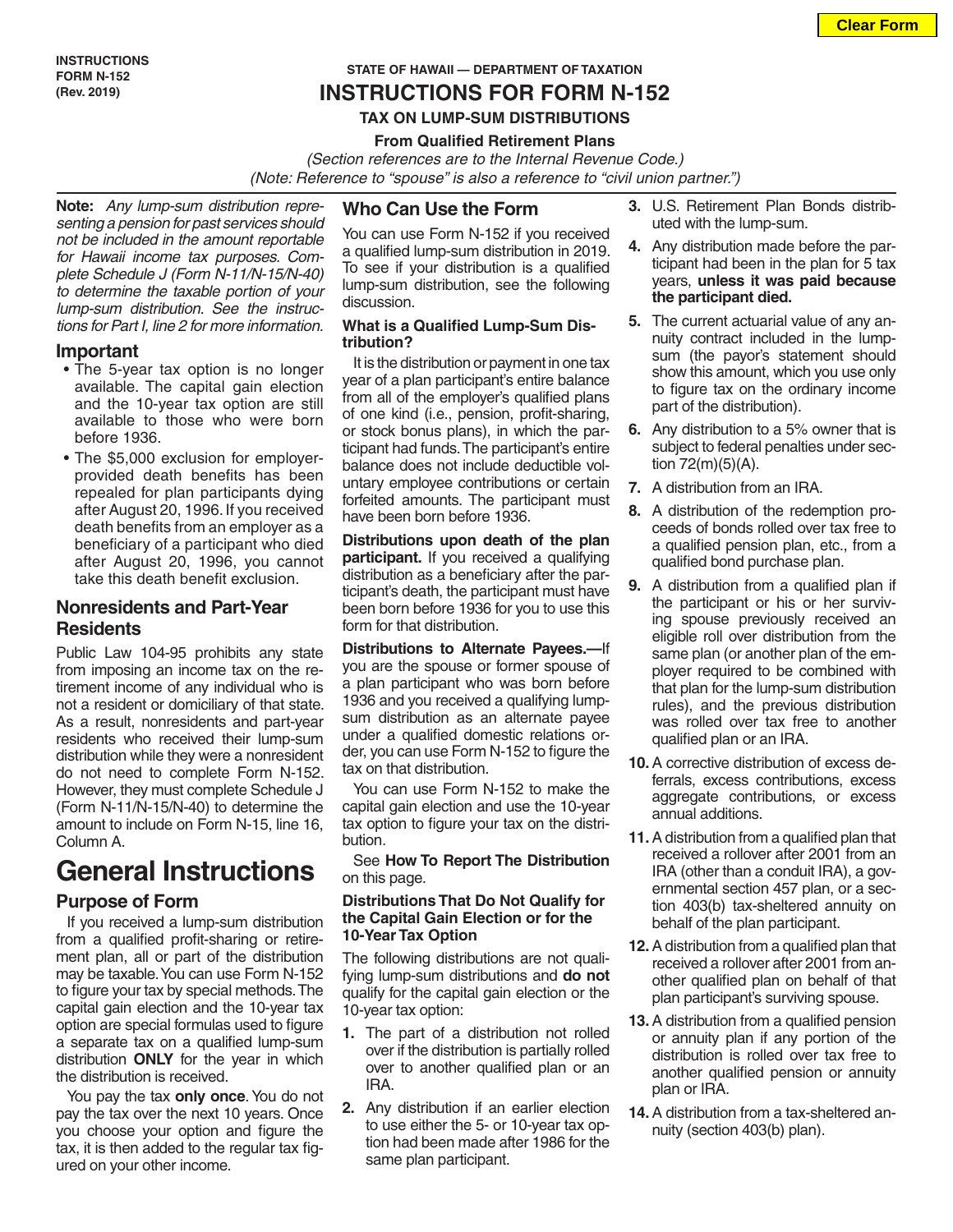## **How To Report the Distribution**

If you qualify to use Form N-152 attach it to Form N-11, N-15, or N-40 (estates or trusts). The payor should have given you a federal Form 1099-R, Distributions From Pensions, Annuities, Retirement or Profit–Sharing Plans, IRAs, Insurance Contracts, etc., or other statement that shows the amounts to use in completing the form. The following choices are available to you:

- **1. Capital Gain Election.** If the plan participant was born before 1936, and there is an amount shown on Form 1099-R, Box 3 (capital gain), you can use Part II of this form to make the capital gain election. When you complete Part II, you are electing to report the capital gain portion as a long-term capital gain. See **Capital Gain Election** on this page and Part II, line 9, instructions on page 3 for details.
- **2. 10-Year Tax Option.** If the plan participant was born before 1936, you can use Part III to figure your tax on the lump-sum distribution. You can use this option whether or not you make the capital gain election described on this page.

**Where to Report. —** Depending on which parts of Form N-152 you choose to use, report amounts from your 1099- R either directly on your tax return (Form N-15 or Form N-40) or on Form N-152. (*Note: Form N-11 filers, see* **Instructions for Form N-11 Filers** *on this page).*

- If you choose **not** to use **any** part of Form N-152, report the taxable portion of the distribution from Schedule J (Form N-11/N-15/N-40), line 22 on Form N-15, line 16, Column A; or Form N-40, line 8.
- If you choose **not** to use Part III of Form N-152, but you do use Part II to make the capital gain election, report only the taxable ordinary income part of the distribution on Form N-15, line 16, Column A; or on Form N-40, line 8. The taxable ordinary income portion of the distribution is determined by subtracting the taxable capital gain portion from the total taxable distribution.
- If you choose to use Part III of Form N-152, do not include on Form N-15, line 16, Column A; or on Form N-40, line 8, the taxable ordinary income amount you use in the tax computation on this form.

In addition, if you make the capital gain election (Form N-152, Part II), do not include the capital gain amount from Form

1099-R, Box 3, or from Form N-152, line 11, on Form N-15, line 16, Column A; or Form N-40, line 8.

The entries in other boxes on Form 1099-R may also apply in completing Form N-152:

- Box 6, Net Unrealized Appreciation (NUA). See page 3 for details on how to treat this amount.
- Box 8, other, current actuarial value of an annuity.

If applicable, get the amount of federal estate tax paid attributable to the taxable part of the lump-sum distribution from the administrator of the deceased's estate.

For more details, see federal Publication 575.

#### **Instructions for Form N-11 Filers**

- If you choose **not** to use **any** part of Form N-152, complete Schedule J (Form N-11/N-15/N-40) through line 24.
- If you choose not to use Part III of Form N-152, but you do use Part II to make the capital gain election, enter the taxable ordinary income portion on line B of the **Form N-11 Filers Worksheet** on page 4. The taxable ordinary income portion of the distribution is determined by subtracting the taxable capital gain portion from the total taxable distribution.
- If you choose to use Part III of Form N-152, **do not** enter the taxable ordinary income amount you use in the tax computation on this form on the **Form N-11 Filers Worksheet**.
- If you make the capital gain election (Form N-152, Part II), enter the capital gain amount from Form N-152, line 11, on line A of the **Form N-11 Filers Worksheet**.

## **How Often You Can Use Form N-152**

**After 1986, you may use Form N-152 only once** for each plan participant. If you receive more than one lump-sum distribution for the same plan participant in one tax year, you must treat all those distributions the same way. Combine them on a single Form N-152.

If you make an election as a beneficiary of a deceased participant, it does not affect any election you can make for qualifying lump-sum distributions from your own plan. You can also make an election as the beneficiary for more than one qualifying person.

**Example:** Your mother and father died and each was born before 1936. Each had a qualifying plan for which you are the beneficiary. You also received a qualifying lump-sum distribution from your own plan and you were born before 1936. You may make an election for each of the distributions; one for yourself, one as the beneficiary of your father, and one as the beneficiary of your mother. It does not matter if the distributions all occur in the same year or in different years. File a separate Form N-152 for each participant's distribution(s).

**Note:** *An election on Form N-152, or Form N-162 for distributions received before 1987, while you were under age 59-1/2, does not preclude any election you can make for distributions received after 1986.*

## **When You Can File Form N-152**

You can file Form N-152 with either an original or an amended return. For an amended return, you generally must file within 3 years after the date the original return was filed or within 2 years after the date the tax was paid, whichever is later, to use any part of Form N-152.

## **Capital Gain Election**

If the plan participant was born before 1936 and the distribution includes a capital gain, you can either (1) make the capital gain election in Part II, or (2) treat the capital gain as ordinary income.

Only the taxable amount of distributions resulting from pre-1974 participation qualifies for capital gain treatment. The capital gain amount should be shown on Form 1099-R, Box 3 (capital gain). If there is an amount on Form 1099-R, Box 6 (net unrealized appreciation), part of it may also qualify for capital gain treatment. Use the NUA Worksheet on page 3 to figure the taxable capital gain part of NUA if you make the election to include NUA in your taxable income.

You may report the ordinary income portion of the distribution on Form N-15, line 16, Column A; or Form N-40, line 8; or you may elect to figure the tax using the 10-year tax option. The ordinary income portion is the amount from Form 1099-R, Box 2a, minus the amount from Box 3 of that form.

**Net Unrealized Appreciation (NUA).** — Normally, NUA in employer securities received as part of a lump-sum distribution is not taxable until the securities are sold. However, you can elect to include NUA in taxable income in the year received.

The total amount to report as NUA should be shown in Form 1099-R, Box 6. Part of the amount in Box 6 will qualify for capital gain treatment if there is an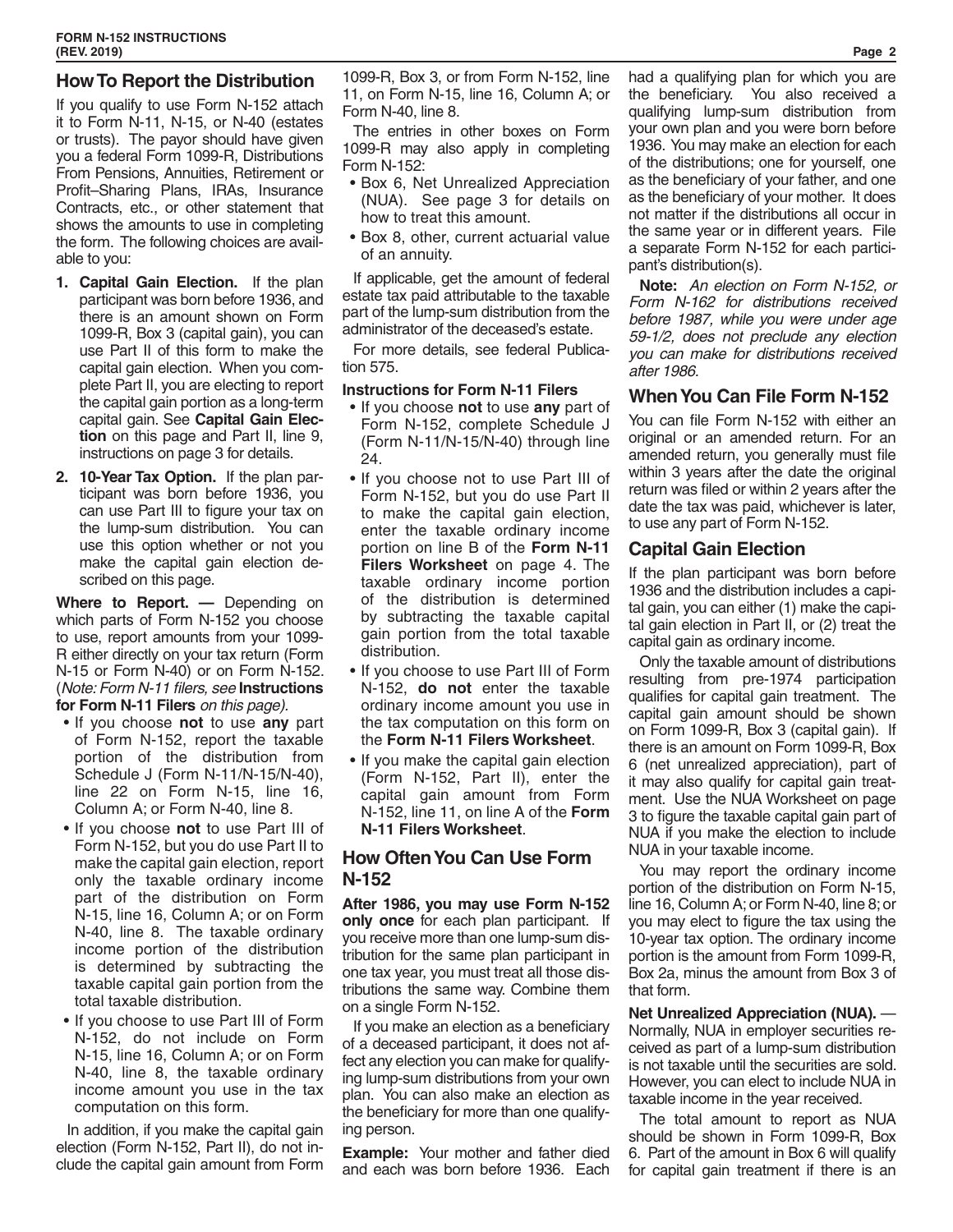amount in Form 1099-R, Box 3, and you elect to include the NUA in current income.

To figure the total taxable amount subject to capital gain treatment including the NUA, complete the NUA Worksheet on page 3.

See the **Specific Instructions** for more information on line entries.

# **Specific Instructions**

**Name of Recipient of Distribution and Identifying Number. —** At the top of Form N-152, fill in the name and identifying number of the recipient of the distribution.

If you received more than one qualifying distribution in 2019 for the same plan participant, add them and figure the tax on the total amount. If you received qualified distributions in 2019 for more than one participant, file a separate Form N-152 for the distributions of each participant.

If you and your spouse are filing a joint return and each has received a lump-sum distribution, complete and file a separate Form N-152 for each spouse's election, and combine the tax on Form N-11, line 27; or Form N-15, line 44.

If you are filing for a trust that shared the distribution only with other trusts, figure the tax on the total lump-sum first. The trusts then share the tax in the same proportion that they shared the distribution.

If the distribution is made to more than one beneficiary, follow the instructions under **Multiple Recipients of a Lump-Sum Distribution** on page 4.

#### **Part I**

**Line 2.—** Income received as a pension for past services is not subject to Hawaii income tax. Only that portion of a retirement or profit-sharing plan that is received because of your retirement or the death of the employee and is paid for by the employer is considered a pension for this purpose. If you did not contribute to the cost of the plan, i.e., your employer paid the entire cost, check "Yes" on line 2. No part of the distribution is subject to Hawaii income tax. Do not complete the rest of the form. If you paid part of the cost of the plan and your employer paid part of the cost, that portion considered to have been paid by your employer is a pension. The portion that you are considered to have paid is not a pension and is subject to Hawaii income tax. If you paid part of the cost of your plan, check "No" on line 2. You will need to complete Schedule J (Form N-11/N-15/N-40) to determine the taxable portion of your distribution.

**Complete Schedule J (Form N-11/N-15/N-40)** If you qualify to use this form, you will need to complete Schedule J to determine the taxable portion of your distribution. If you elect to include NUA in taxable income, include the amount from Box 6 of federal Form 1099-R in the amount on Schedule J (Form N-11/N-15/N-40), line 1.

## **Part II**

See **Capital Gain Election** on page 2 before completing Part II.

**Line 9. —** Leave this line blank if your distribution does not include a capital gain amount, **or** you do not make the capital gain election. Go to Part III.

To **make** the capital gain election, enter on line 9 the entire capital gain amount from Form 1099-R, Box 3. However, if you elect to include NUA in your taxable income, enter on line 9 the amount from line G of the NUA Worksheet on this page instead of the amount from Form 1099- R, Box 3. On the dotted line to the left of the entry space for line 9, write "NUA" and the amount from line E of the NUA Worksheet.

To **make** the capital gain election when you **are taking a death benefit exclu-** **sion** (for a participant who died before August 21, 1996), figure the amount to enter on line 11 using the **Death Benefit Worksheet** on this page.

The remaining allowable death benefit exclusion should be entered on line 16 if you choose the 10-year tax option.

**If any federal estate tax was paid on the lump-sum distribution,** you must decrease the capital gain amount by the amount of estate tax applicable to it. To figure the amount, multiply the total federal estate tax paid on the lump-sum distribution by the decimal amount from line E of the Death Benefit Worksheet. The result is the portion of the federal estate tax applicable to the capital gain amount. Subtract that amount from the capital gain amount from line H of the Death Benefit Worksheet, and enter the result on line 11. If you elected to include NUA in taxable income, subtract the portion of federal estate tax applicable to the capital gain amount from the amount on line G of the NUA Worksheet. Enter the result on line 11. Enter the remainder of the federal estate tax on line 26.

**Note:** *If you take the death benefit exclusion AND federal estate tax was paid on the capital gain amount, the capital gain* 

## **NUA Worksheet** (keep for your records)

#### *Do not complete if you do not make a capital gain election*

| <b>C.</b> Divide line A by line B and enter the result as a decimal (rounded                                                                          |  |
|-------------------------------------------------------------------------------------------------------------------------------------------------------|--|
|                                                                                                                                                       |  |
| <b>E.</b> Multiply line C by line D and enter the result (NUA subject to                                                                              |  |
| <b>F.</b> Subtract line E from line D (NUA that is ordinary income) <b>F.</b>                                                                         |  |
| <b>G.</b> Add lines A and E (total part of distribution that can receive capital<br>gain treatment). Enter the total here and on Form N-152, Part II, |  |
| On the dotted line next to line 9, write "NUA" and the amount from<br>line E above.                                                                   |  |

#### **Death Benefit Worksheet** (keep for your records)

| A. Enter the capital gain amount from Form 1099-R, Box 3. If you<br>elected to include NUA in taxable income, enter the amount from |  |
|-------------------------------------------------------------------------------------------------------------------------------------|--|
|                                                                                                                                     |  |
|                                                                                                                                     |  |
|                                                                                                                                     |  |
| <b>E.</b> Divide line C by line D and enter the result as a decimal (rounded                                                        |  |
|                                                                                                                                     |  |
|                                                                                                                                     |  |
| <b>H.</b> Subtract line G from line C. Enter the result here and on Form                                                            |  |

N-152, Part II, line 11. Write "DBE" in the amount space for line 9. **H.** 

\* Applies only for participants who died before August 21, 1996. If there are multiple recipients of the distribution, the \$5,000 maximum death benefit exclusion must be allocated among the recipients in the same proportion that they share the distribution.